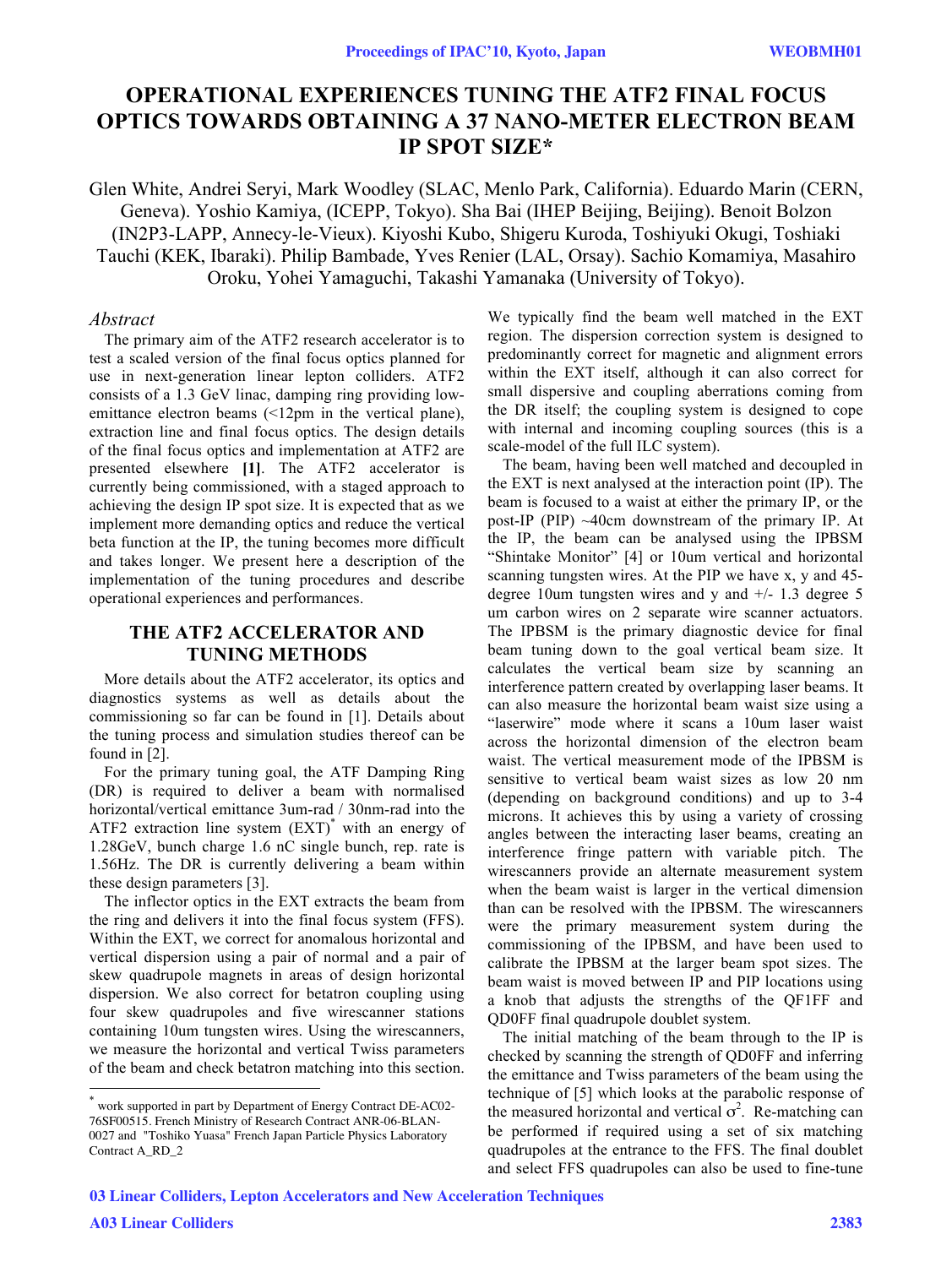the IP beta and horizontal dispersion functions if necessary.

Following the preparation procedures described above, the beam is now found to be within the measurement range of the IPBSM at the primary IP waist position. To tune out remaining aberrations at the IP, multiknobs such as described in [2] and [6] using horizontal, vertical and roll moves of the FFS sextupoles and strength changes thereof are used. Quadrupole rolls in non-dispersive regions can also be used to reduce  $\langle x'y \rangle$  couplime.

## **SOME OPERATIONAL EXPERIENCES**

We outline here some of the operational details implemented for realising the tuning procedure described above and show some waypoint results current at the time of writing.

#### *Optics Configurations*

Simulation studies have shown that the difficulty of tuning this style of FFS optics scales with the natural chromaticity of the system. In our case for a fixed  $L^*$ , this means a scaling with the design IP beta functions. For the current running period, we are operating with an optics configuration that has ten times the nominal IP beta functions in x and y. This will yield a fully corrected beamsize of approximately 10um \* 150nm. This will test the 2,4, 8 and 30 degree crossing-angle modes of the IPBSM, leaving only the 174-degree mode when we implement the nominal optics configuration. The IPBSM detector requires low background conditions to successfully operate; lowering the IP beta functions means increased values for the beam divergence here, which yields higher backgrounds in the detector. The current beam-based alignment and steering procedure yields background conditions that are good enough for the present optics, but more precision will be needed when setting the nominal optics and possibly beyond.

## *Operating Paradigms*

The ATF facility exists not only to service ATF2 and its goals to generate a 37nm vertical beam, but also serves as an R&D machine for many other projects operating in parallel with the ATF2 programme. This has placed constraints on the manner in which the commissioning of ATF2 has progressed up to now. Operationally, this means we are not always able to follow the complete tune-up procedure outlined above due to time constraints. During this commissioning stage, we use the available shift time to test the tools and techniques required for the various tuning steps separately. To achieve the spot size goal however, simulation studies suggest that many continuous days of stable beam operation and iterative application of tuning knobs are required. Now that the main hardware systems and software tuning tools have been tested and are in use, we will start to prepare for such operations. The first of such extended operation runs is pursued during the second week of the May 2010 beam operation period, at the time of writing this report. This will be our first test of stringing together all the tuning procedures outlined here with a goal of commissioning some of the larger crossing-angle modes of the IPBSM and reaching a vertical waist size of order 100nm which is the design for the current optics configuration.



Figure 1: Dispersion measurements on EXT and FFS BPMs with model-based fit.

#### *Online Modelling and Controls*

The main ATF control system is based around VSYSTEM [7] and an interface to an online SAD [8] model. To facilitate the ability for collaborators not permanently present at KEK to develop tuning software, we also provide the "Flight Simulator" interface [9]. This complements and extends the functionality of the main system; applications written in both environments are available in the control room to tune the beam. Having parallel model environments has provided useful cross checks of one system against the other on many occasions.

The development of an accurate online model underpins many of the high level applications. An example of how the model is of use can be seen with the dispersion measurement and correction package. The model allows the dispersion function to be accurately fitted and extrapolated to other areas of the beamline such as wirescanner locations, where direct measurements no longer need to be taken (example can be seen in figure 1).

At the start of a tuning shift, the first task is to check the calibration state of the BPM system and the accuracy of the online model. Both of these are achieved by running an automated application, which scans the strength of selected corrector magnets, measures the response on downstream BPMs and compares to the model response matrix calculations, displaying the results graphically.

# *Setup Procedure, Orbit Steering*

The initial setup procedure for ATF2 tuning shifts primarily involves orbit steering such that the beam passes centrally through critical tight apertures, magnetic elements with known higher-order fields and through to the dump well aligned with FFS magnets which